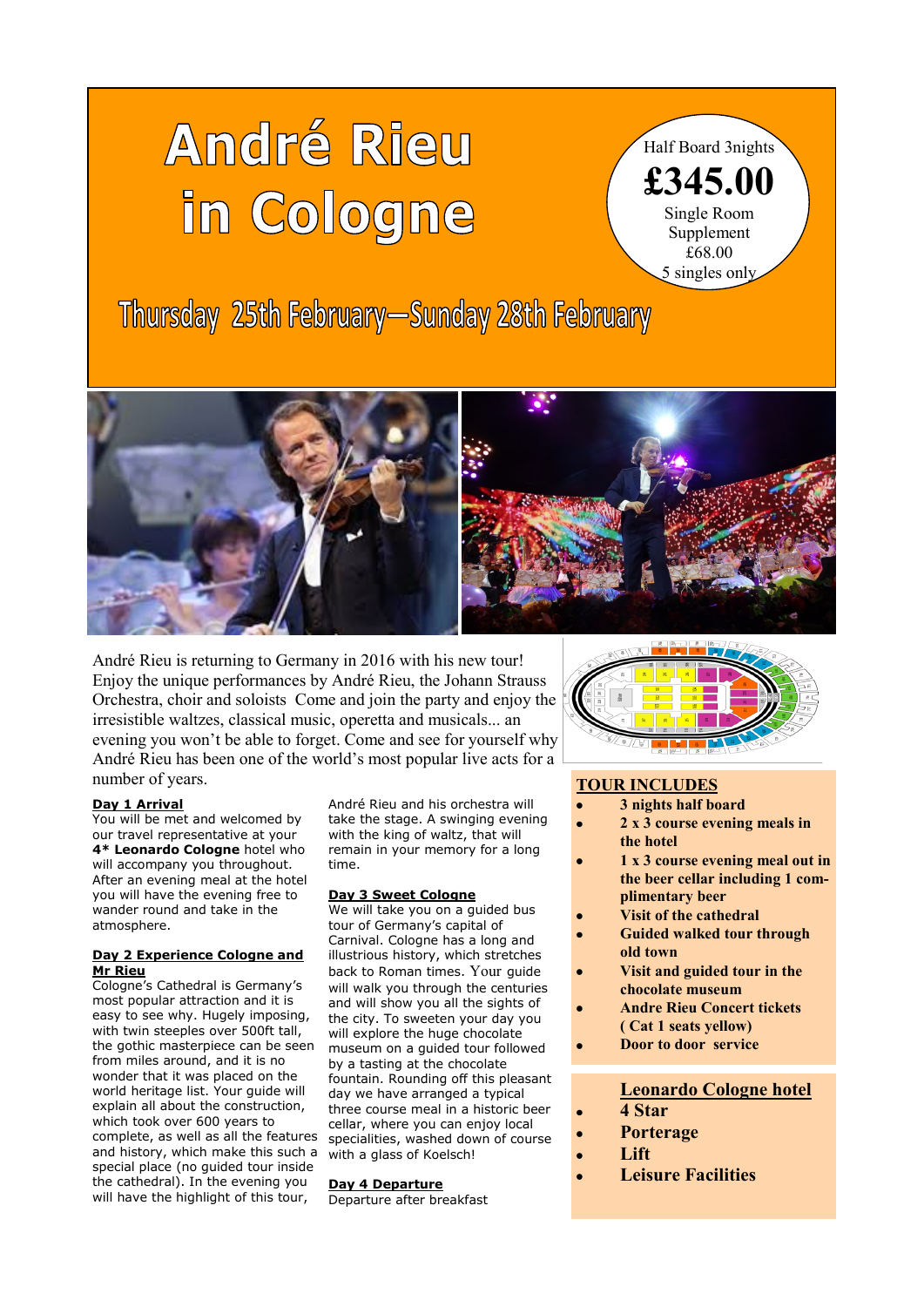- $\bullet$
- $\bullet$ **Coach travel**
- $\bullet$ **Euro Tunnel**